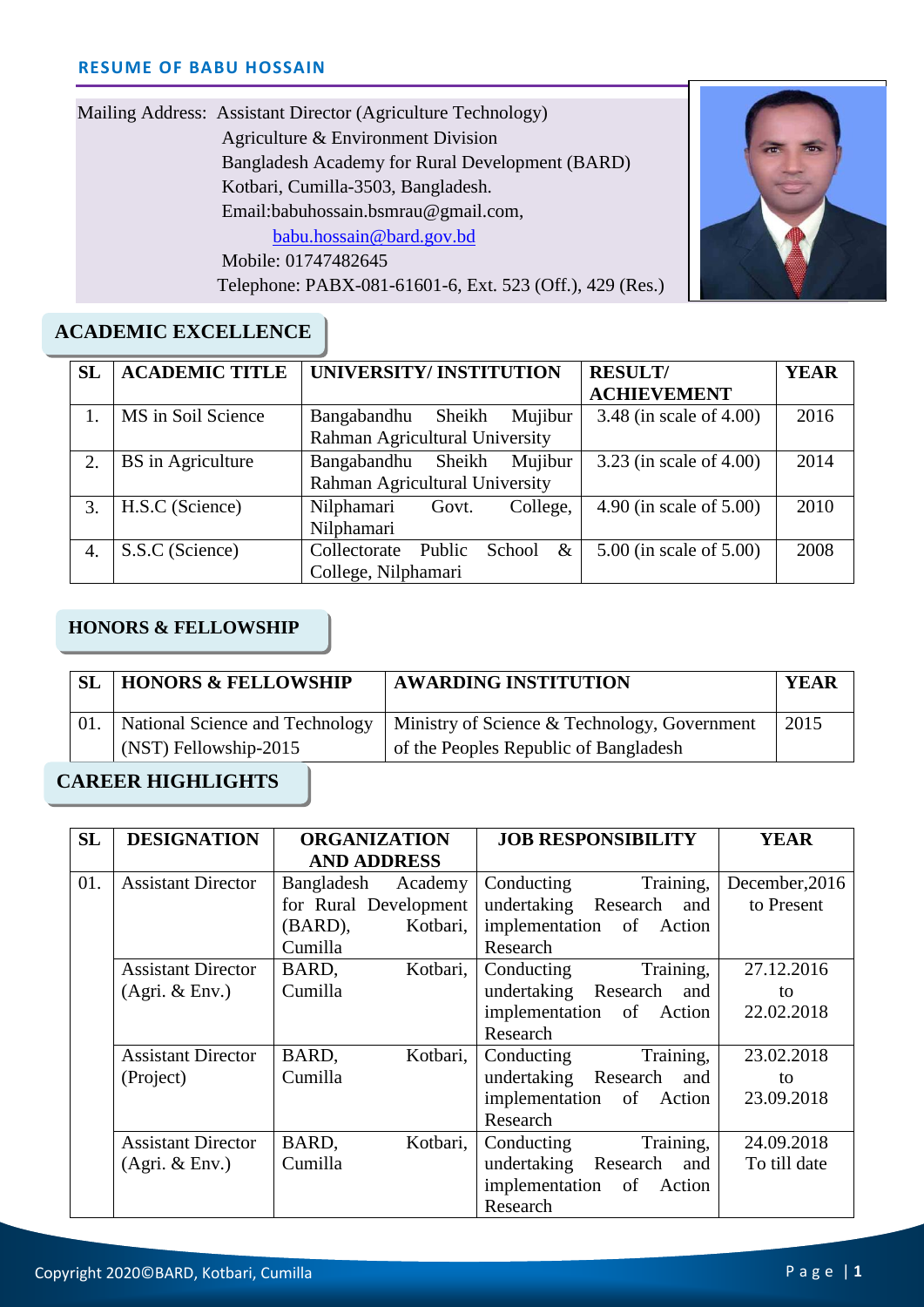| Mailing Address: Assistant Director (Agriculture Technology) |
|--------------------------------------------------------------|
| Agriculture & Environment Division                           |
| Bangladesh Academy for Rural Development (BARD)              |
| Kotbari, Cumilla-3503, Bangladesh.                           |
| Email:babuhossain.bsmrau@gmail.com,                          |
| babu.hossain@bard.gov.bd                                     |
| Mobile: 01747482645                                          |
| Telephone: PABX-081-61601-6, Ext. 523 (Off.), 429 (Res.)     |



# **SPECILIZATION HIGHLIGHTS**

### **SL AREAS OF SPECIALIZATION**

- 1. Agricultural Science
- $\overline{\phantom{a}}$ 2. Soil Science
- $\overline{\phantom{a}}$ 3. Agricultural Extension, Agricultural Technology and Management.

## **PUBLICATION HIGHLIGHTS**

| <b>SL</b> | <b>TYPES OF</b>                 | <b>NUMBER</b>  | <b>TITLE</b>                                    | <b>REMARKS</b> |
|-----------|---------------------------------|----------------|-------------------------------------------------|----------------|
|           | <b>PUBLICATION</b>              |                |                                                 |                |
| 1.        | <b>Research Journal/Article</b> | $\mathbf{1}$   | -Carbon mineralization and carbon               | Published      |
|           | (MS Thesis)                     |                | dioxide emission from organic matter            |                |
|           |                                 |                | added soil under different temperature          |                |
|           |                                 |                | regimes                                         |                |
| 2.        | <b>Training Manual/Book</b>     | 1              | -উচ্চ ফলনশীল ধান বীজ উৎপাদন, সংগ্ৰহ ও           | প্ৰকাশিত       |
|           |                                 |                | সংরক্ষণ বিষয়ক প্রশিক্ষণ ম্যানুয়াল             |                |
| 3.        | <b>Research Report/Book</b>     | $\overline{2}$ | 3.1-Cost Benefit<br>of<br>Analysis              | Published      |
|           |                                 |                | Mechanized<br>Labor-Intensive<br>and            |                |
|           |                                 |                | Production of Major Crops                       |                |
|           |                                 |                | 3.2-Performance<br>Economic<br>and              | Published      |
|           |                                 |                | Viability of Recently Released Rice             |                |
|           |                                 |                | Varieties in Lalmai-Hill Areas of               |                |
|           |                                 |                | Cumilla                                         |                |
| 4.        | Journal/Article (Bangla)        | $\mathbf{1}$   | কৃষি যান্ত্রিকীকরণ ও যৌথ খামার ব্যবস্থাপনা-     | প্ৰকাশিত       |
|           |                                 |                | কৃষির যান্ত্রিকীকরণে একটি পরীক্ষামূলক প্রয়াস   |                |
| 5.        | Gram Unnoyon                    | 6              | ৫.১- সমন্বিত কৃষি কর্মকান্ডের মাধ্যমে কুমিল্লার |                |
|           | Bulletin (In Bengali)           |                | লালমাই-ময়নামতি পাহাড়ী এলাকার জনগণের           |                |
|           |                                 |                | জীবন-জীবিকার মানোন্নয়ন প্রকল্প (আমার বাড়ি     | প্ৰকাশিত       |
|           |                                 |                | আমার খামার প্রকল্পের বার্ড অংশ) বার্ডের         |                |
|           |                                 |                | সাম্প্রতিক কার্যক্রম এবং উদ্যোগ, গ্রাম উন্নয়ন  |                |
|           |                                 |                | ত্রৈমাসিক বাংলা বুলেটিন, বাংলাদেশ পল্লী         |                |
|           |                                 |                | উন্নয়ন একাডেমি (বার্ড), কোটবাড়ি, কুমিল্লা, ২৫ |                |
|           |                                 |                | বর্ষ, ১ম সংখ্যা, জানুয়ারি-মার্চ ২০১৮।          |                |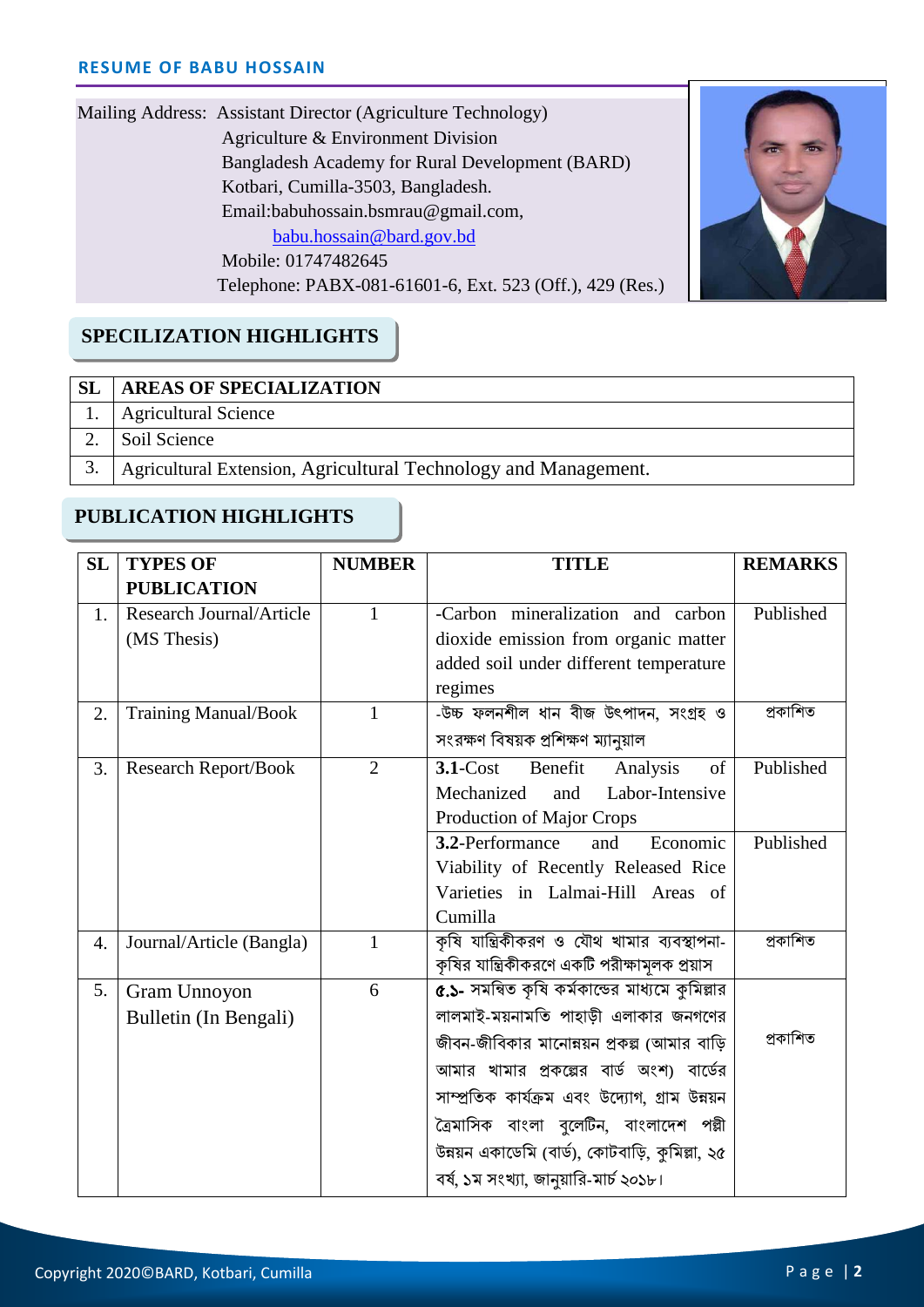

 Mailing Address: Assistant Director (Agriculture Technology) Agriculture & Environment Division Bangladesh Academy for Rural Development (BARD) Kotbari, Cumilla-3503, Bangladesh. Email:babuhossain.bsmrau@gmail.com, [babu.hossain@bard.gov.bd](mailto:babu.hossain@bard.gov.bd) Mobile: 01747482645 Telephone: PABX-081-61601-6, Ext. 523 (Off.), 429 (Res.)

Cell: Email: ৫.২-মাটির জৈব পদার্থ বৃদ্ধিতে ভার্মিকম্পোস্টঃ লালমাই-ময়নামবত প্রকণল্পর একটি যুণগাপণযাগী উণযাগ, গ্রাম উন্নয়ন ত্রৈমাবসক বাংলা বুণলটিন, বাংলাদেশ পল্লী উন্নয়ন একাডেমি (বার্ড). কোটবাড়ি, কুমিল্লা, ২৫ বৰ্ষ, ২য় সংখ্যা, এপ্রিল-জুন ২০১৮। ৫.৩-আয়বৰ্ধক কৰ্মকান্ড হিসেবে মৌমাছি পালনঃ লালমাই-ময়নামবত প্রকণল্পর একটি ববণশষ উণযাগ, গ্রাম উন্নয়ন ত্রৈমাবসক বাংলা বলেটিন, বাংলাদেশ পল্লী উন্নয়ন একাডেমি (বার্ড), কোটবাড়ি, কুমিল্লা, ২৫ বর্ষ, ৩য় সংখ্যা, জুলাই-যসণেম্বর ২০১৮। ৫.৪-পাবরবাবরক আয় বৃবিণত উন্নত জাণতর হাঁস-মুরবগ পালনঃ লালমাই-ময়নামবত প্রকণল্পর একটি যুণগাপণযাগী উণযাগ, গ্রাম উন্নয়ন ত্রৈমাসিক বাংলা বুলেটিন, বাংলাদেশ পল্লী উন্নয়ন একাডেমি (বার্ড), কোটবাড়ি, কমিল্লা, ২৫ বৰ্ষ, ৪ৰ্থ সংখ্যা, অক্টোবর-ডিসেম্বর ২০১৮। ৫.৫-পুবি র্াবহদা পূরণণ উন্নত জাণতর ফল বাগান স্থাপনঃ লালমাই-ময়নামবত প্রকণল্পর একটি ববণশষ উণযাগ, গ্রাম উন্নয়ন ত্রৈমাবসক বাংলা বলেটিন, বাংলাদেশ পল্লী উন্নয়ন একাডেমি (বার্ড), কোটবাড়ি, কমিল্লা, ২৬ বর্ষ, ২য় সংখ্যা, এবপ্রল-জুন ২০১৯। ৫.৬-উন্নত জাণতর সববজর বীজ ও র্ারা ববতরণঃ লালমাই-ময়নামবত প্রকণল্পর একটি ববণশষ উণযাগ, গ্রাম উন্নয়ন ত্রৈমাবসক বাংলা বলেটিন, বাংলাদেশ পল্লী উন্নয়ন একাডেমি (বার্ড), কোটবাড়ি, কুমিল্লা, ২৬ বর্ষ, ৩য় সংখ্যা, জুলাই-যসণেম্বর ২০১৯।  $\begin{array}{|c|c|c|c|}\hline \text{6.} & \text{Leaflets (In Bengali)} & & 1 & -\sqrt{3} \text{ and } \mathbb{R} \end{array}$  -নিরাপদ খাদ্য উৎপাদনে কেঁচো সার উৎপাদন ও প্রণয়াগঃ লালমাই-ময়নামবত প্রকণল্পর (আমার বাড়ি আমার খামার প্রকল্পের বার্ড অংশ) একটি প্রকাবশত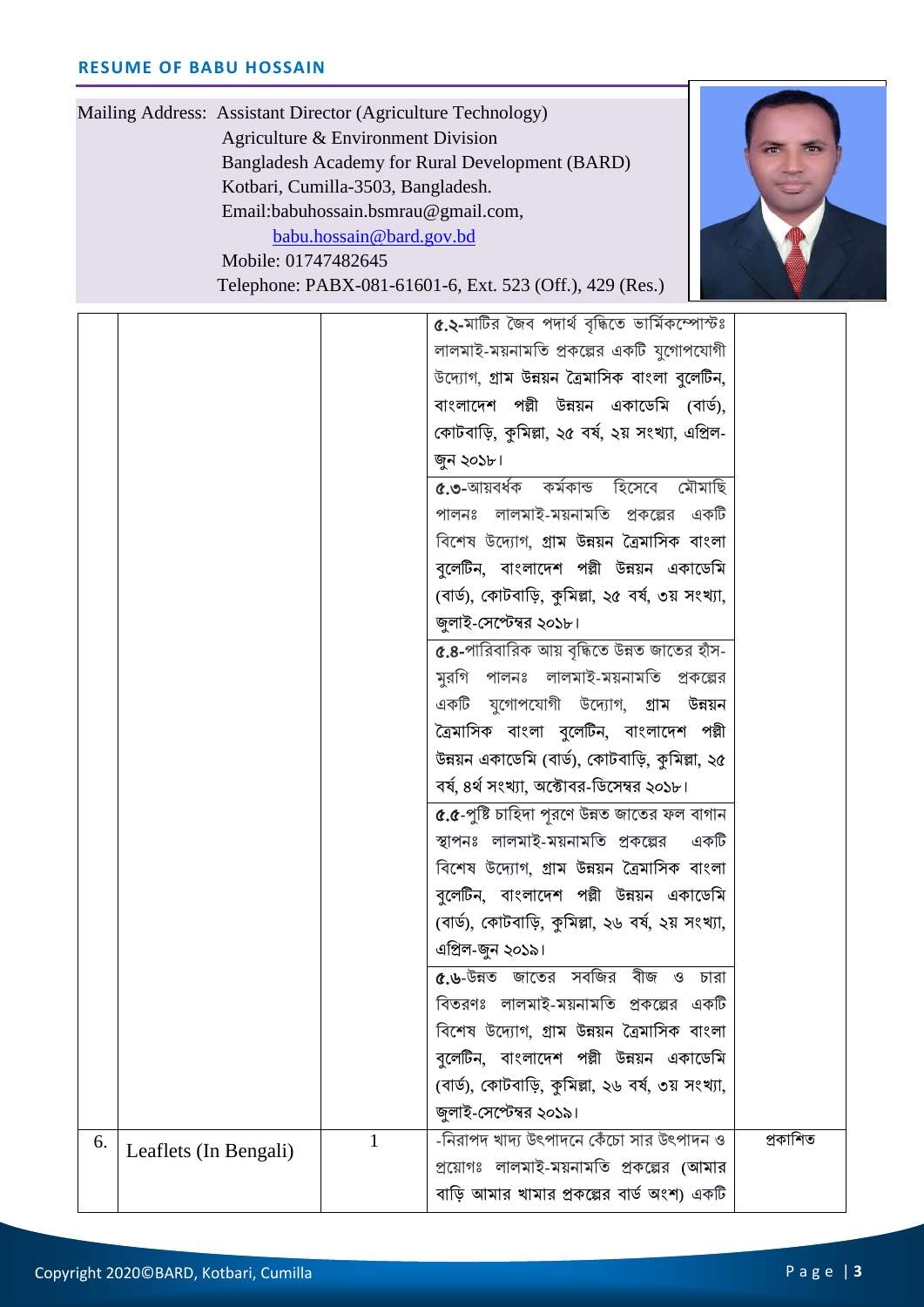| Mailing Address: Assistant Director (Agriculture Technology) |
|--------------------------------------------------------------|
| Agriculture & Environment Division                           |
| Bangladesh Academy for Rural Development (BARD)              |
| Kotbari, Cumilla-3503, Bangladesh.                           |
| Email:babuhossain.bsmrau@gmail.com,                          |
| babu.hossain@bard.gov.bd                                     |
| Mobile: 01747482645                                          |
| Telephone: PABX-081-61601-6, Ext. 523 (Off.), 429 (Res.)     |
|                                                              |

J



|                      | সফল প্রয়াস, বাংলাদেশ পল্লী উন্নয়ন একাডেমি<br>(বার্ড), কোটবাড়ি, কুমিল্লা, বাংলাদেশ।                                       |          |
|----------------------|-----------------------------------------------------------------------------------------------------------------------------|----------|
| Memoirs (In Bengali) | -পল্লী<br>উন্নয়নে বজ্ঞাবন্ধুর সমবায় ভাবনা,<br>বাংলাদেশ পল্লী উন্নয়ন একাডেমি<br>(বাৰ্ড).<br>কোটবাড়ি, কুমিল্লা, বাংলাদেশ। | প্ৰকাশিত |

# **TRAINING RECEIVED**

| SL  | <b>TRAINING TITLE</b>                         | <b>ORGANIZATION</b>                    | <b>LOCATION</b> | <b>YEAR</b> |
|-----|-----------------------------------------------|----------------------------------------|-----------------|-------------|
| 1.  | Orientation Training Course for               | <b>Bangladesh Academy for Rural</b>    | Cumilla         | 2017        |
|     | <b>Newly Recruited Officers</b>               | Development (BARD)                     |                 |             |
| 2.  | <b>Research Methodology for Social</b>        | <b>Bangladesh Academy for Rural</b>    | Cumilla         | 2017        |
|     | <b>Science Researcher</b>                     | Development (BARD)                     |                 |             |
| 3.  | 130 <sup>th</sup> Special Foundation Training | <b>Bangladesh Academy for Rural</b>    | Cumilla         | 2017        |
|     | Course for BCS (Health) Cadre                 | Development (BARD)                     |                 |             |
|     | Officials                                     |                                        |                 |             |
| 4.  | Climate Change Issues and Its                 | <b>Bangladesh Academy for Rural</b>    | Cumilla         | 2017        |
|     | Adaptation                                    | Development (BARD)                     |                 |             |
| 5.  | Project Planning, Implementation,             | <b>Bangladesh Academy for Rural</b>    | Cumilla         | 2017        |
|     | Monitoring and Evaluation                     | Development (BARD)- Food &             |                 |             |
|     |                                               | <b>Agricultural Organization (FAO)</b> |                 |             |
| 6.  | Training of Trainer Course on                 | Sher-e-Bangla Agricultural             | Dhaka           | 2018        |
|     | Apiculture                                    | University (SAU)                       |                 |             |
| 7.  | Training of Trainer Course on                 | <b>Bangladesh Agricultural</b>         | Mymensingh      | 2018        |
|     | Vermicompost Production                       | University (BAU)                       |                 |             |
|     | Technology and Its Uses                       |                                        |                 |             |
| 8.  | Training of Trainers (ToT)                    | <b>Bangladesh Academy for Rural</b>    | Cumilla         | 2018        |
|     |                                               | Development (BARD)                     |                 |             |
| 9.  | উদ্যানতাত্ত্বিক ফসলের গবেষণা জোরদারকরণ        | <b>Bangladesh Agricultural</b>         | Cumilla         | 2018        |
|     | এবং চর এলাকায় উদ্যান ও মাঠ ফসলের প্রযুক্তি   | Research Institute (BARI)              |                 |             |
|     | বিস্তার                                       |                                        |                 |             |
| 10. | <b>Development Project Preparation</b>        | <b>Bangladesh Academy for Rural</b>    | Cumilla         | 2018        |
|     | and Management (DPPM)                         | Development (BARD)- Food &             |                 |             |
|     |                                               | <b>Agricultural Organization (FAO)</b> |                 |             |
| 11. | আধুনিক অফিস ব্যবস্থাপনা, শিষ্ঠাচার ও সুশাসন   | <b>Bangladesh Academy for Rural</b>    | Cumilla         | 2019        |
|     |                                               | Development (BARD)                     |                 |             |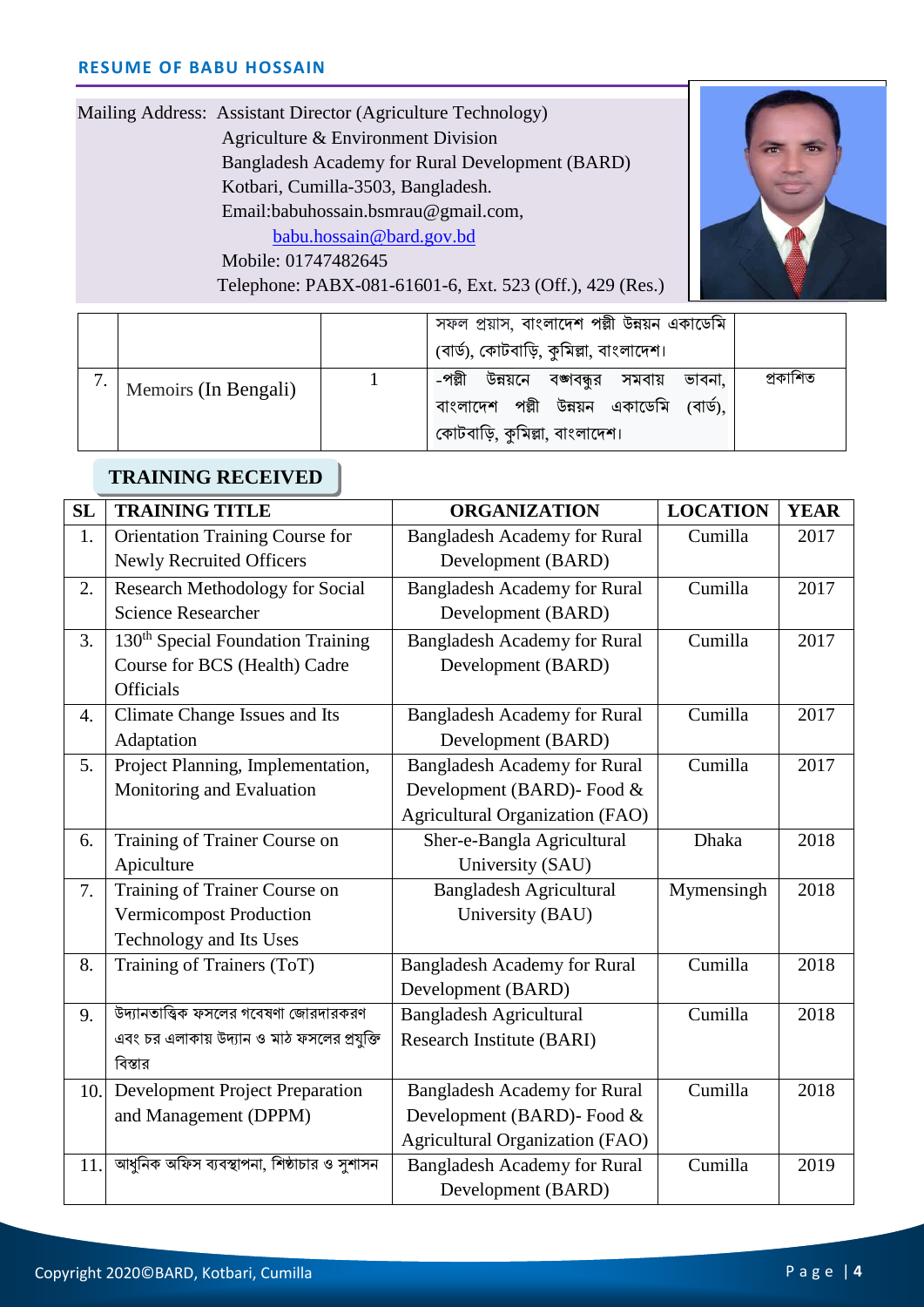| Mailing Address: Assistant Director (Agriculture Technology)<br>Agriculture & Environment Division<br>Bangladesh Academy for Rural Development (BARD)<br>Kotbari, Cumilla-3503, Bangladesh.<br>Email:babuhossain.bsmrau@gmail.com,<br>babu.hossain@bard.gov.bd<br>Mobile: 01747482645<br>Telephone: PABX-081-61601-6, Ext. 523 (Off.), 429 (Res.) |                                                                                                                                                                                      |                                                                                                               |                         |      |
|---------------------------------------------------------------------------------------------------------------------------------------------------------------------------------------------------------------------------------------------------------------------------------------------------------------------------------------------------|--------------------------------------------------------------------------------------------------------------------------------------------------------------------------------------|---------------------------------------------------------------------------------------------------------------|-------------------------|------|
| 12.1                                                                                                                                                                                                                                                                                                                                              | RuralInvest Introductory Training<br>Introduction<br>Course:<br>to<br>of<br>Formulation<br>and<br>Analysis<br>Plans<br><b>Business</b><br>and<br>Small<br><b>Investment Projects</b> | Rural Development Academy<br>(RDA)                                                                            | <b>Bogura</b>           | 2020 |
|                                                                                                                                                                                                                                                                                                                                                   | 13. COVID-19 and Its Impact on Small<br>and Medium on Farm and Off Farm<br>Agro-based and Cottage Enterprises                                                                        | <b>Rural Development Academy</b><br>(RDA)<br>(An Online Initiative AARDO &<br>RDA)                            | <b>Bogura</b>           | 2020 |
|                                                                                                                                                                                                                                                                                                                                                   | 14. Project Management and Appraisal<br>Process                                                                                                                                      | National Academy for Planning<br>& Development<br>(An Online Training Course)                                 | Dhaka                   | 2020 |
| 15.1                                                                                                                                                                                                                                                                                                                                              | "Sustainable Agriculture in Saline<br>Ecologies"                                                                                                                                     | <b>African-Asian Rural</b><br>Development organization (An<br><b>Online International Training</b><br>Course) | India                   | 2021 |
| 16.                                                                                                                                                                                                                                                                                                                                               | "Sustainable Practices for Smart<br>Agriculture<br>and Livelihood<br>in<br>African-Asian Countries"                                                                                  | <b>AARDO-FERO International</b><br><b>Online Training Programme</b>                                           | Republic<br>of<br>Korea | 2021 |

×

### **WORKSHOP/SEMINAR PARTICIPATIONS**

| <b>SL</b> | <b>WORKSHOP/SEMINAR TITLE</b>                      | <b>ORGANIZATION</b>             | <b>LOCATION</b> | <b>YEAR</b> |
|-----------|----------------------------------------------------|---------------------------------|-----------------|-------------|
|           |                                                    |                                 |                 |             |
| 1.        | National Capacity Development for                  | Bangladesh<br>Academy<br>for    | Cumilla         | 2018        |
|           | Implementing Rio-Conventions through               | <b>Rural Development (BARD)</b> |                 |             |
|           | Environmental Governance (Rio Project)             |                                 |                 |             |
| 2.        | নাগরিক সেবায় উদ্ভাবন শীর্ষক কর্মশালা              | Bangladesh Academy<br>for       | Cumilla         | 2018        |
|           |                                                    | <b>Rural Development (BARD)</b> |                 |             |
| 3.        | পরিকল্পনা "TOM-SIP<br>(Total)<br>উন্নয়ন<br>ক্ষদ্র | Bangladesh Academy<br>for       | Cumilla         | 2018        |
|           | Management-Small<br>Quality                        | <b>Rural Development (BARD)</b> |                 |             |
|           | <b>Improvement Project</b> )                       |                                 |                 |             |
| 4.        | আধুনিক নগর সুবিধা সম্প্রসারণের লক্ষ্যে গ্রামে তরুণ | Bangladesh Academy<br>for       | Dhaka           | 2019        |
|           | উদ্যোক্তা সজন শীৰ্ষক কৰ্মশালা                      | Rural Development (BARD)-       |                 |             |
|           |                                                    | Bangladesh Institute of ICT     |                 |             |
|           |                                                    | in Development (BIID)           |                 |             |
| 5.        | কুমিল্লা অঞ্চলে বোরো ধানের ফলন বৃদ্ধিতে করণীয়     | Bangladesh Rice Research        | Cumilla         | 2019        |
|           | শীৰ্ষক কৰ্মশালা                                    | Institute (BRRI)                |                 |             |